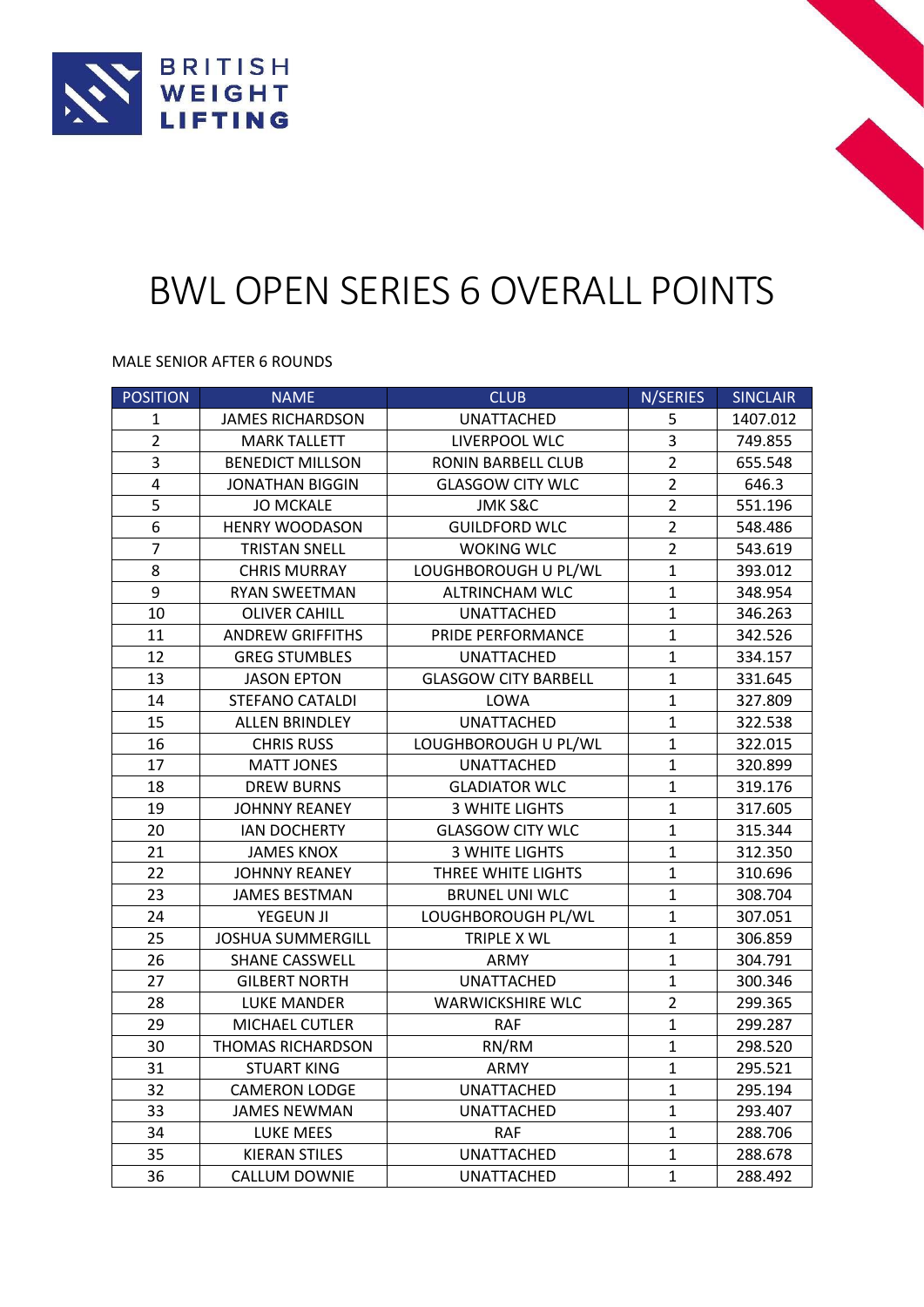

| 37 | <b>SIMON DEAN</b>         | <b>ARMY</b>               | $\mathbf{1}$ | 286.519     |
|----|---------------------------|---------------------------|--------------|-------------|
| 38 | <b>AARON PARKER</b>       | ARMY                      | $\mathbf{1}$ | 285.346     |
| 39 | <b>CALLUM CONDON</b>      | ARMY                      | $\mathbf{1}$ | 284.957     |
| 40 | <b>CHRISTOPHER MILLS</b>  | <b>RONIN BARBELL</b>      | $\mathbf{1}$ | 284.500     |
| 41 | <b>ADAM HEMSLEY</b>       | <b>OXFORD POWERSPORTS</b> | $\mathbf{1}$ | 279.592     |
| 42 | <b>MARCUS TAN</b>         | RONIN BARBELL CLUB        | $\mathbf{1}$ | 270.921     |
| 43 | <b>HARVEY NORTON</b>      | <b>UNATTACHED</b>         | $\mathbf{1}$ | 262.651     |
| 44 | <b>ADAM SMITH</b>         | <b>RONIN BARBELL CLUB</b> | $\mathbf{1}$ | 261.555     |
| 45 | <b>INNES STAFFORD</b>     | ARMY                      | $\mathbf{1}$ | 261.428     |
| 46 | SAMUAL CHILDE             | <b>UNATTACHED</b>         | $\mathbf{1}$ | 258.280     |
| 47 | SAEED ASGHARI             | <b>MEMS WLC</b>           | $\mathbf{1}$ | 256.265     |
| 48 | <b>STUART SHILLIDAY</b>   | <b>3 WHITE LIGHTS</b>     | $\mathbf{1}$ | 256.137     |
| 49 | <b>RUSSELL DAVIES</b>     | ARMY                      | $\mathbf{1}$ | 246.842     |
| 50 | <b>SVEN BATKE</b>         | PRIDE PERFORMANCE         | $\mathbf{1}$ | 245.515     |
| 51 | <b>TIMOTHY SCRIVENER</b>  | <b>RONIN BARBELL</b>      | $\mathbf{1}$ | 244.344     |
| 52 | <b>ALEXANDER MITCHELL</b> | LOUGHBOROUGH PL/WL CLUB   | $\mathbf{1}$ | 242.214     |
| 53 | <b>HARRY VEILLARD</b>     | ARMY                      | $\mathbf{1}$ | 242.059     |
| 54 | <b>WILLIAM GALLOWAY</b>   | <b>BOUNCE GYM</b>         | $\mathbf{1}$ | 237.326     |
| 55 | <b>BEN ANDERSON</b>       | RN/RM                     | $\mathbf{1}$ | 237.195     |
| 56 | <b>SEAN GILLESPIE</b>     | <b>UNATTACHED</b>         | $\mathbf{1}$ | 235.422     |
| 57 | <b>JOSEPH PRICE</b>       | NORTH LONDON WLC          | $\mathbf{1}$ | 228.902     |
| 58 | <b>ROBERT GUEST</b>       | RN/RM                     | $\mathbf{1}$ | 225.308     |
| 59 | <b>CAMERON MCCOWAN</b>    | <b>UNATTACHED</b>         | $\mathbf{1}$ | 223.537     |
| 60 | <b>CRAIG SPICER</b>       | ARMY                      | $\mathbf{1}$ | 214.651     |
| 61 | <b>LUKE STEPHEN</b>       | <b>BOUNCE WL</b>          | $\mathbf{1}$ | 213.133     |
| 62 | <b>JAMES GRADWELL</b>     | <b>UNATTACHED</b>         | $\mathbf{1}$ | 209.904     |
| 63 | <b>OTIS SAMMON</b>        | NORTH LONDON WL           | $\mathbf{1}$ | 185.946     |
| 64 | <b>AARON BLACK</b>        | ARMY                      | $\mathbf{1}$ | 0           |
| 65 | <b>BEN HICKLING</b>       | <b>UNATTACHED</b>         | $\mathbf{1}$ | 0           |
| 66 | <b>THOMAS BAILEY</b>      | <b>UNATTACHED</b>         | $\mathbf{1}$ | 0           |
| 67 | <b>HARRY STREET</b>       | <b>UNATTACHED</b>         | $\mathbf{1}$ | $\mathbf 0$ |

## MALE MASTERS AFTER 6 ROUNDS

| <b>POSITION</b> | <b>NAME</b>          | <b>CLUB</b>          | N/SERIES | <b>SMF</b> |
|-----------------|----------------------|----------------------|----------|------------|
|                 | <b>JASON ABRAHAM</b> | NORTH LONDON WLC     | 6        | 1311.36    |
|                 | MIHAI BAGUTIU        | UNATTACHED           |          | 855.521    |
| 3               | <b>STEVE WRIGHT</b>  | UNATTACHED           |          | 711.878    |
| 4               | LEE COONAN           | <b>RAF WL</b>        |          | 372.552    |
|                 | <b>NIALL MEENAN</b>  | UNATTCHED            |          | 368.829    |
| 6               | <b>DARREN MARR</b>   | <b>MARRVELOUS</b>    |          | 350.892    |
|                 | <b>IAN COUPLING</b>  | <b>RONIN BARBELL</b> |          | 306.45     |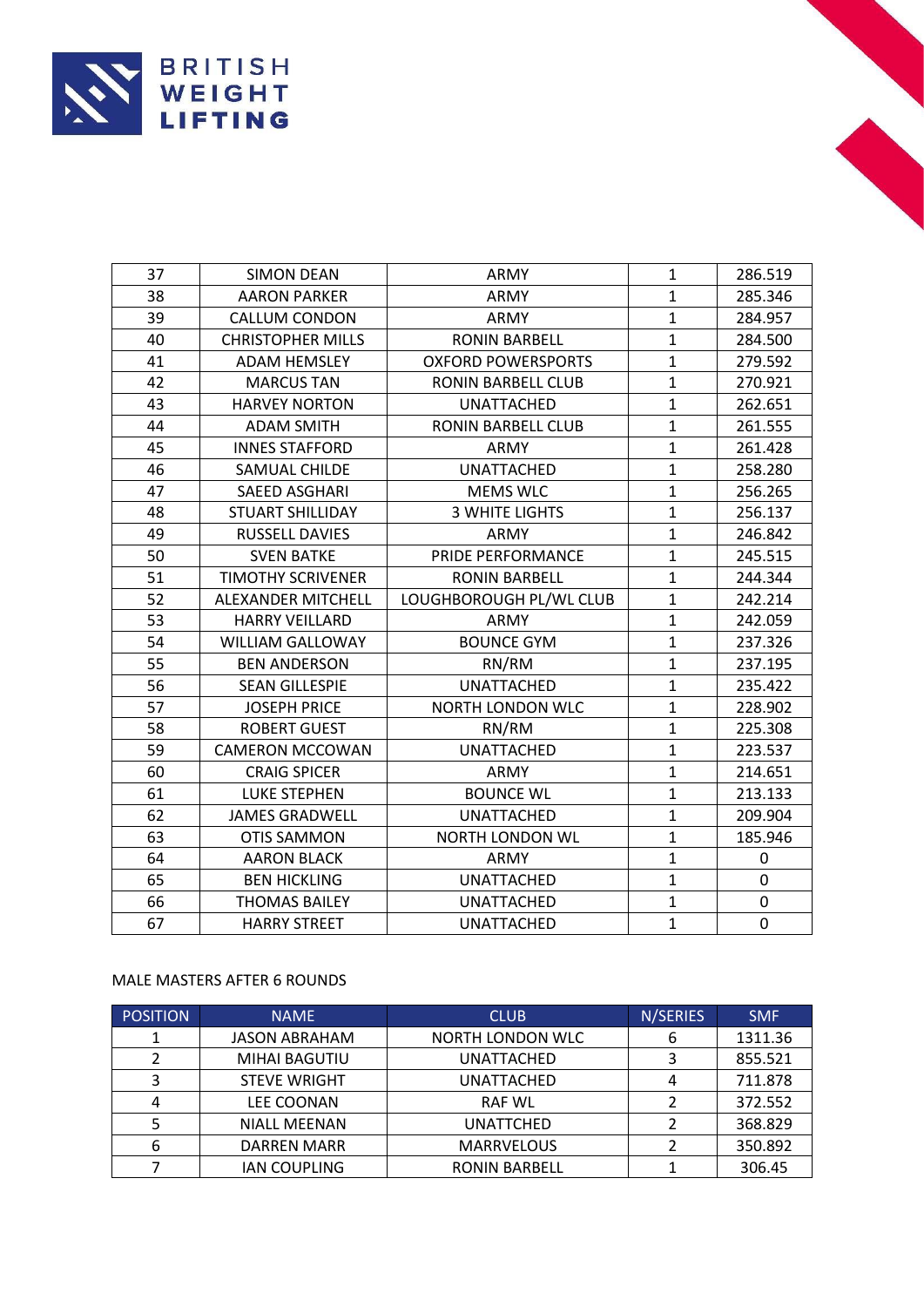

| 8  | <b>GIUSEPPE ASCHETTINO</b> | <b>GOLIFT WLC</b>         | 1 | 302.850 |
|----|----------------------------|---------------------------|---|---------|
| 9  | <b>DAVID STEELE</b>        | <b>UNATTACHED</b>         | 1 | 298.016 |
| 10 | <b>DARREN HOTTEN</b>       | ORWELLWLC                 | 1 | 254.505 |
| 11 | JAMIE MABROUK              | <b>WOKING WLC</b>         | 1 | 253.105 |
| 12 | RAMADAN REBAH              | <b>UNATTACHED</b>         | 1 | 233.696 |
| 13 | <b>STEVEN MCCOMBE</b>      | MID ULSTER WLC            | 1 | 223.44  |
| 14 | <b>THOMAS STRINGWELL</b>   | <b>UNATTACHED</b>         | 1 | 222.015 |
| 15 | <b>CHRISTIAN KRAXNER</b>   | <b>UNATTAHCED</b>         | 1 | 211.883 |
| 16 | <b>CHRIS RODRIGO</b>       | <b>RONIN BARBELL CLUB</b> | 1 | 209.400 |
| 17 | <b>WARREN NIGHTINGALE</b>  | TEESIDE BARBELL CLUB      | 1 | 202.521 |
| 18 | <b>ERIC ODONNELL</b>       | <b>BMF EDINBURGH</b>      | 1 | 189.25  |
| 19 | <b>MARTYN CASSWELL</b>     | UNATTACHED                | 1 | 189.25  |
| 20 | <b>NICK WHATELEY</b>       | UNATTACHED                | 1 | 178.648 |
| 21 | <b>SCOTT BLACKMORE</b>     | UNATTACHED                | 1 | 176.88  |

# MALE YOUTH AFTER 6 ROUNDS

| <b>POSITION</b> | <b>NAME</b>            | <b>CLUB</b>           | N/SERIES | <b>SINCLAIR</b> |
|-----------------|------------------------|-----------------------|----------|-----------------|
| 1               | <b>JOSHUA FARRANT</b>  | NORTH LONDON WLC      | 3        | 380.178         |
| $\overline{2}$  | <b>HARRISON DEELEY</b> | <b>ST BIRINUS</b>     | 1        | 254.768         |
| 3               | <b>CALEB GRIFFITHS</b> | UNATTACHED            | 1        | 249.217         |
| 4               | <b>COREY SWAINE</b>    | <b>ST BIRINUS</b>     | 1        | 241.770         |
| 5               | <b>SEBASIAN LAWTON</b> | <b>ST BIRINUS</b>     | 1        | 241.542         |
| 6               | <b>MATTHEW MCKEE</b>   | THREE WHITE LIGHTS    | 1        | 232.832         |
| 7               | <b>WILLIAM BELL</b>    | <b>WIRRAL WLC</b>     | 1        | 232.240         |
| 8               | <b>ALEXANDER</b>       | NORTH LONDON WLC      | 1        | 223.646         |
|                 | <b>ELETHERIOU</b>      |                       |          |                 |
| 9               | SAMUAL WARD            | PETERBOROUGH WLC      | 1        | 206.585         |
| 10              | <b>CONNOR KEMP</b>     | <b>ESSEX WLC</b>      | 1        | 189.615         |
| 11              | MICHAEL TUCKWELL       | <b>COLCHESTER WLC</b> | 1        | 148.221         |
| 12              | <b>ADAM WHITEHEAD</b>  | <b>TRIPLE X</b>       | 1        | 126.632         |

#### MALE DEVELOPMENT AFTER 6 ROUNDS

| <b>POSITION</b> | <b>NAME</b>          | CLUB     | N/SERIES | <b>SINCLAIR</b> |
|-----------------|----------------------|----------|----------|-----------------|
|                 | <b>JACOB FOSKETT</b> | TRIPLE X |          | 355             |
| ∽<br>-          | <b>AXL TRAVIS</b>    | TRIPLE X | -        | 145             |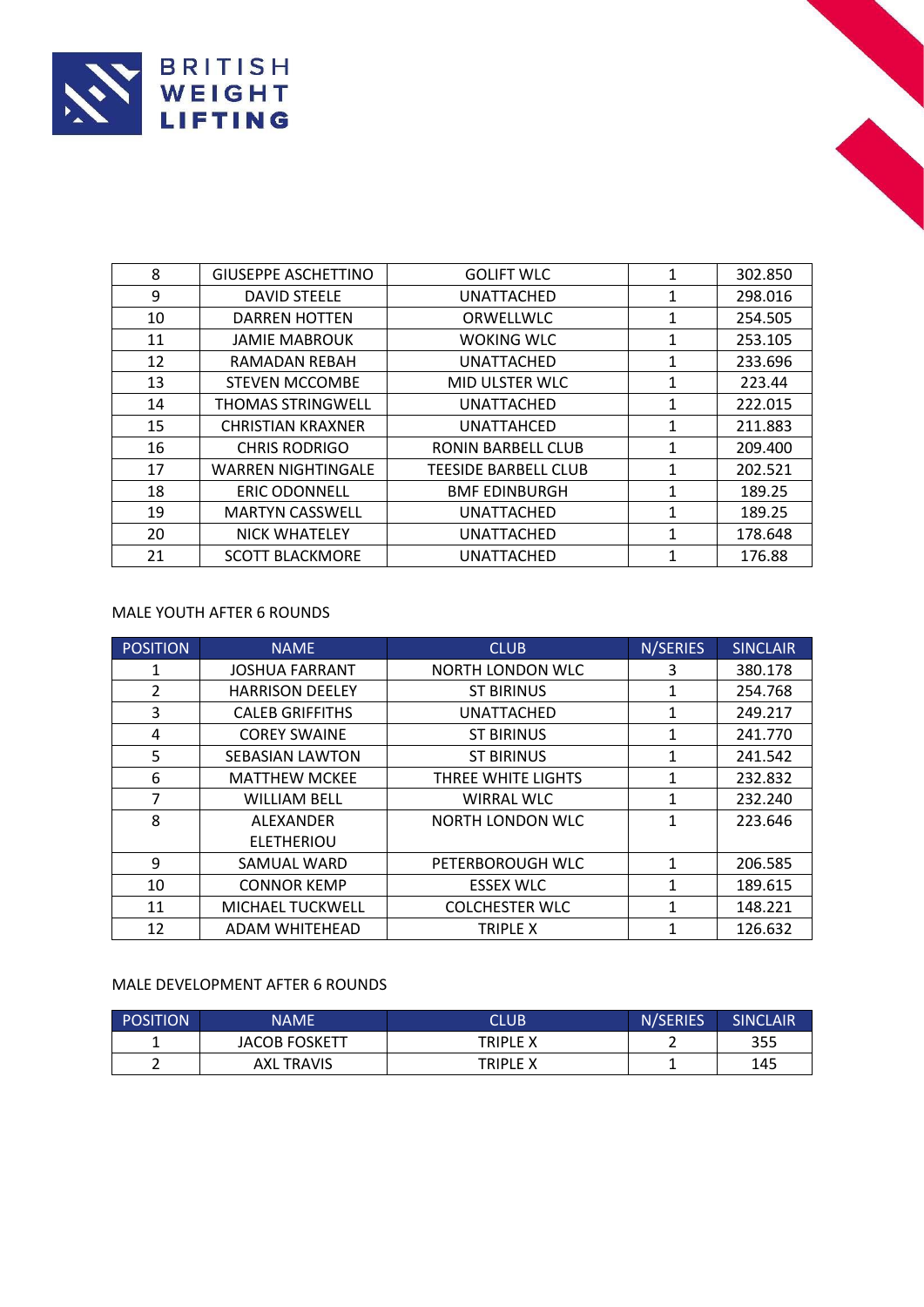

## FEMALE SENIOR AFTER 6 ROUNDS

| <b>POSITION</b>         | <b>NAME</b>              | <b>CLUB</b>               | N/SERIES       | <b>SINCLAIR</b> |
|-------------------------|--------------------------|---------------------------|----------------|-----------------|
| 1                       | NICOLA STIDDARD          | <b>UNATTACHED</b>         | 3              | 689.125         |
| $\overline{2}$          | SARAH WILTSHIRE          | <b>WOKING WLC</b>         | 3              | 685.076         |
| 3                       | <b>HANNAH CRYMBLE</b>    | <b>ASYLUM WLC</b>         | $\overline{2}$ | 497.618         |
| $\overline{\mathbf{4}}$ | <b>CAROLINE DOYLE</b>    | THREE WHITE LIGHTS        | $\overline{2}$ | 478.055         |
| 5                       | NATASHA OSGOOD           | RONIN BARBELL CLUB        | $\overline{2}$ | 447.718         |
| 6                       | <b>COLETTE WILL</b>      | XFIT GLASGOW SPARTENS     | $\overline{2}$ | 394.573         |
| $\overline{7}$          | MICHAELA MCKAY           | MID ULSTER WLC            | $\overline{2}$ | 382.177         |
| 8                       | LAURA HOLLOBON           | <b>WOKING WLC</b>         | $\mathbf{1}$   | 241.004         |
| 9                       | <b>EMMA MEEK</b>         | <b>3 WHITE LIGHTS</b>     | $\mathbf{1}$   | 237.302         |
| 10                      | <b>AGATA HERBERT</b>     | <b>UNATTACHED</b>         | $\mathbf{1}$   | 232.911         |
| 11                      | NATALIA PRISCEPA         | <b>FAREHAM BARBELL</b>    | $\mathbf{1}$   | 232.720         |
| 12                      | SHELI MCCOY              | <b>UNATTACHED</b>         | $\mathbf{1}$   | 227.937         |
| 13                      | <b>ERIN BARTON</b>       | <b>UNATTACHED</b>         | $\mathbf{1}$   | 225.672         |
| 14                      | <b>JOSIE WILTSHIRE</b>   | <b>UNATTACHED</b>         | $\mathbf{1}$   | 223.761         |
| 15                      | <b>ZOE KERR</b>          | <b>UNATTACHED</b>         | $\mathbf{1}$   | 222.264         |
| 16                      | <b>EMMA PENDLE</b>       | <b>RONIN BARBELL</b>      | $\mathbf{1}$   | 220.629         |
| 17                      | <b>CHARLOTTE SPENCE</b>  | ARMY                      | $\mathbf{1}$   | 219.608         |
| 18                      | <b>CHARLOTTE DAVIES</b>  | ARMY                      | $\mathbf{1}$   | 218.725         |
| 19                      | NATALIE MOTTRAM          | <b>UNATTACHED</b>         | $\mathbf{1}$   | 218.404         |
| 20                      | <b>ALICE AITHISON</b>    | <b>UNATTACHED</b>         | $\mathbf{1}$   | 218.168         |
| 21                      | <b>TAMMY WONG</b>        | <b>UNATTACHED</b>         | $\mathbf{1}$   | 216.091         |
| 22                      | <b>EMMA COLINS-JONES</b> | <b>UNATTACHED</b>         | $\mathbf{1}$   | 215.86          |
| 23                      | <b>BETH ASHBEE</b>       | <b>MARVEOLLOUS WL</b>     | $\mathbf{1}$   | 215.158         |
| 24                      | <b>LAUREN MILLER</b>     | <b>WOKING WLC</b>         | $\mathbf{1}$   | 214.808         |
| 25                      | <b>ELLIE PRYOR</b>       | <b>BREEZES GYM</b>        | $\mathbf{1}$   | 213.015         |
| 26                      | <b>MACY JOHN</b>         | SA <sub>1</sub>           | $\mathbf{1}$   | 212.561         |
| 27                      | SOPHIE HAMMOND           | <b>UNATTACHED</b>         | $\mathbf{1}$   | 209.137         |
| 28                      | <b>NIAMH MENARY</b>      | <b>ASYLUM WLC</b>         | $\mathbf{1}$   | 208.985         |
| 29                      | <b>HAYLEY EVANS</b>      | <b>UNATTACHED</b>         | $\mathbf{1}$   | 206.362         |
| 30                      | KATRINA FEKLISTOVA       | <b>MEMS WLC</b>           | $\mathbf{1}$   | 205.051         |
| 31                      | <b>NIAMH MENARY</b>      | <b>ASYLUM WLC</b>         | $\mathbf{1}$   | 203.173         |
| 32                      | <b>EVE HAMILTON</b>      | UNATTACHED                | 1              | 204.659         |
| 33                      | <b>ALEXANDRA CAVE</b>    | <b>CENTRAL LONDON WLC</b> | $\mathbf{1}$   | 204.424         |
| 34                      | <b>HOLLY O'SHEA</b>      | LOUGHBOROUGH U PL/WL      | $\mathbf{1}$   | 202.399         |
| 35                      | <b>ASHLIEGH SMYTH</b>    | UNATTACHED                | $\mathbf{1}$   | 200.709         |
| 36                      | <b>SALLY THOMPSON</b>    | <b>UNATTACHED</b>         | $\mathbf 1$    | 199.179         |
| 37                      | <b>ELEANOR JENKINSON</b> | <b>TEAM KAVANAGH</b>      | $\mathbf{1}$   | 197.594         |
| 38                      | <b>JESSICA GILBERT</b>   | <b>ASYLUM WLC</b>         | $\mathbf{1}$   | 196.487         |
| 39                      | <b>SHAELENE STRANGES</b> | <b>UNATTACHED</b>         | $\mathbf{1}$   | 196.405         |
| 40                      | <b>LUCY SPY</b>          | <b>RAF</b>                | $\mathbf{1}$   | 194.577         |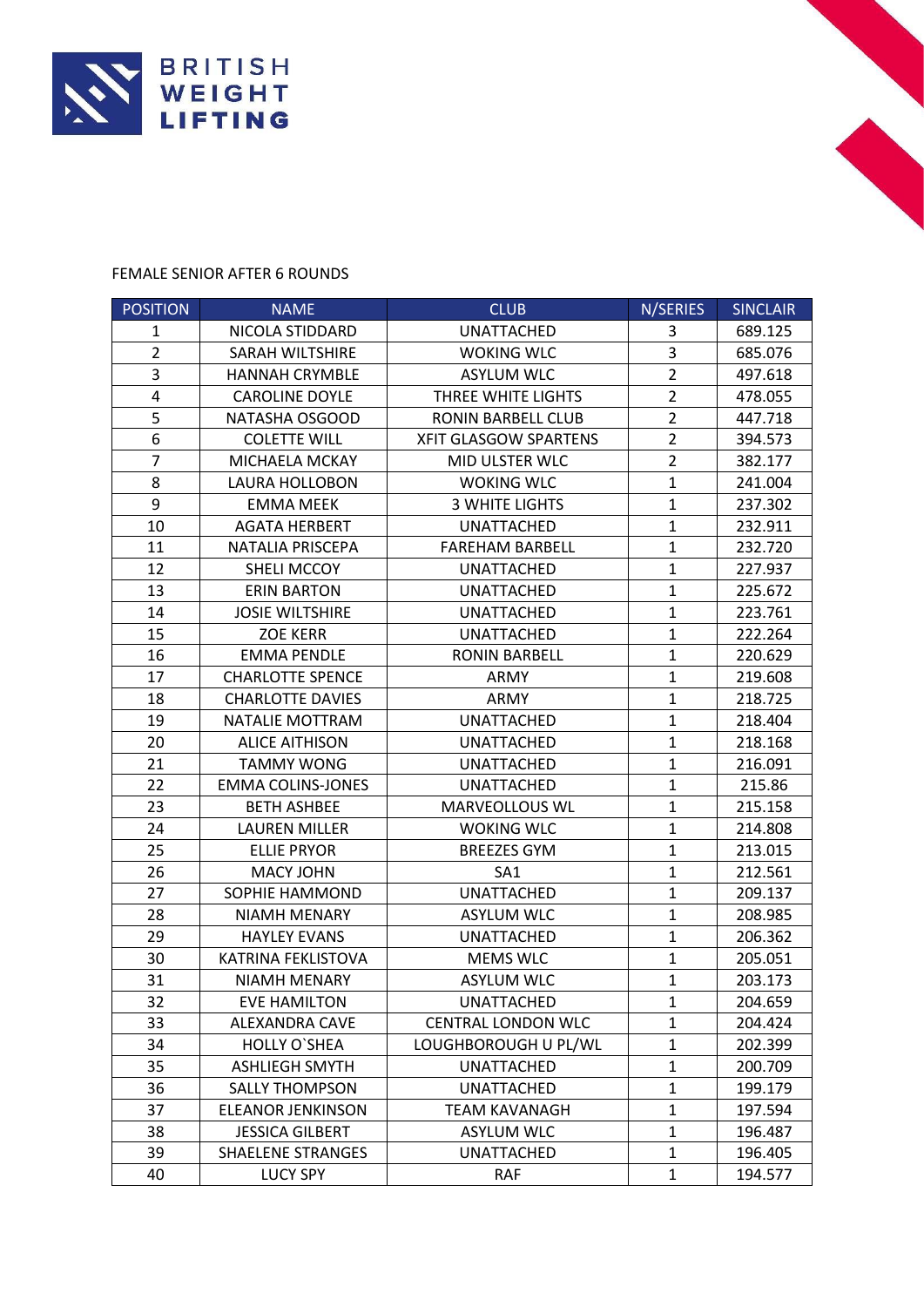

| 41 | <b>GRACE BATEY</b>      | PRIDE PERFORMANCE        | $\mathbf{1}$   | 192.557 |
|----|-------------------------|--------------------------|----------------|---------|
| 42 | <b>LOUISE RICHARDS</b>  | TRIPLE X                 | $\mathbf{1}$   | 190.633 |
| 43 | <b>JESSICA JAMES</b>    | <b>ARMY</b>              | $\mathbf{1}$   | 186.266 |
| 44 | <b>NATASHA ELLIS</b>    | <b>RONIN BARBELL</b>     | $\mathbf{1}$   | 185.940 |
| 45 | THEODORA MITROI         | <b>UNATTACHED</b>        | $\mathbf{1}$   | 181.754 |
| 46 | <b>MAXIME VAN DEN</b>   | <b>STANDFAST WLC</b>     | $\mathbf{1}$   | 181.180 |
| 47 | <b>BEATA BETENYL</b>    | <b>UNATTACHED</b>        | $\mathbf{1}$   | 180.592 |
| 48 | <b>HEATHER FLANNERY</b> | PRIDE PERFORMANCE        | $\mathbf{1}$   | 179.162 |
| 49 | <b>NIKKI HAMILTON</b>   | <b>UNATTACHED</b>        | $\mathbf{1}$   | 176.556 |
| 50 | <b>HOLLY MORTON</b>     | <b>ALTRINCHAM</b>        | $\mathbf{1}$   | 175.325 |
| 51 | <b>REBECCA GILBERT</b>  | <b>ASYLUM WLC</b>        | $\mathbf{1}$   | 175.320 |
| 52 | <b>SAFFRON ARDREN</b>   | <b>UNATTACHED</b>        | $\mathbf{1}$   | 171.375 |
| 53 | LYDIA HILSON            | ARMY                     | $\mathbf{1}$   | 166.298 |
| 54 | SAMANTHA WILDING        | <b>ARMY</b>              | $\mathbf{1}$   | 166.020 |
| 55 | <b>ANNABELL CHAFFEY</b> | <b>RED BEARD BARBELL</b> | $\mathbf{1}$   | 165.490 |
| 56 | <b>EMILY ANDERTON</b>   | <b>ORWELL WLC</b>        | $\mathbf{1}$   | 165.273 |
| 57 | <b>GRACE HARBOTTLE</b>  | ORWELL WLC               | $\mathbf{1}$   | 163.656 |
| 58 | TALIESHA STUART         | ARMY                     | $\mathbf{1}$   | 153.545 |
| 59 | <b>KATIE MCLEAN</b>     | <b>UNATTACHED</b>        | $\mathbf 1$    | 147.559 |
| 60 | <b>EMILY GRANT</b>      | TEESIDE BARBELL CLUB     | $\overline{2}$ | 148.241 |
| 61 | SIMONA MARIUTA          | <b>WOKING WLC</b>        | $\mathbf{1}$   | 140.564 |
| 62 | <b>VICTORIA PI</b>      | EDINBURGH UNI WLC        | $\mathbf{1}$   | 137.426 |
| 63 | <b>SYDNEY MAXWELL</b>   | <b>UNATTACHED</b>        | $\mathbf{1}$   | 0       |

# FEMALE MASTERS AFTER 6 ROUNDS

| <b>POSITION</b> | <b>NAME</b>             | <b>CLUB</b>                | N/SERIES       | <b>SMF</b> |
|-----------------|-------------------------|----------------------------|----------------|------------|
| 1               | <b>MAUREEN MCLARNON</b> | MID ULSTER WLC             | 2              | 293.468    |
| $\overline{2}$  | ROSEMARY MCCAN          | MID ULSTER WLC             | $\overline{2}$ | 264.784    |
| 3               | <b>VAL CRAFT</b>        | WISDOM 4 WL                | $\overline{2}$ | 263.424    |
| 4               | <b>AMANDA BONAR</b>     | <b>GUILDFORD WLC</b>       | $\overline{2}$ | 257.468    |
| 5               | <b>FAYE PITTMAN</b>     | <b>SYNERGI WL</b>          | $\mathbf{1}$   | 221.800    |
| 6               | REBEKAH THOMPSON        | <b>AVENGE BARBELL CLUB</b> | 1              | 217.896    |
| 7               | ELAINE SIMMS            | <b>SBC WLC</b>             | 1              | 176.319    |
| 8               | <b>JANE ARMOUR</b>      | KILMARNOCK WLC             | 1              | 165.699    |
| 9               | <b>SARA BRAYFEILD</b>   | <b>GUILDFORD WLC</b>       | 1              | 164.400    |
| 10              | SILVIA SZABO            | <b>MEMS WLC</b>            | 1              | 160.86     |
| 11              | <b>GEORGINA JIMENEZ</b> | <b>UNATTACHED</b>          | $\overline{2}$ | 147.96     |
| 12              | REBECCA CHESLETT        | <b>MYTHOLMRODY WLC</b>     | 1              | 142.494    |
| 13              | <b>CLAIR FIDDAMAN</b>   | <b>COLCHESTER WLC</b>      | 1              | 140.302    |
| 14              | LIBI HESELTINE          | TEESIDE BARBELL CLUB       | $\overline{2}$ | 138.624    |
| 15              | DAWN SCOTT              | <b>ASYLUM WLC</b>          | 1              | 136.407    |